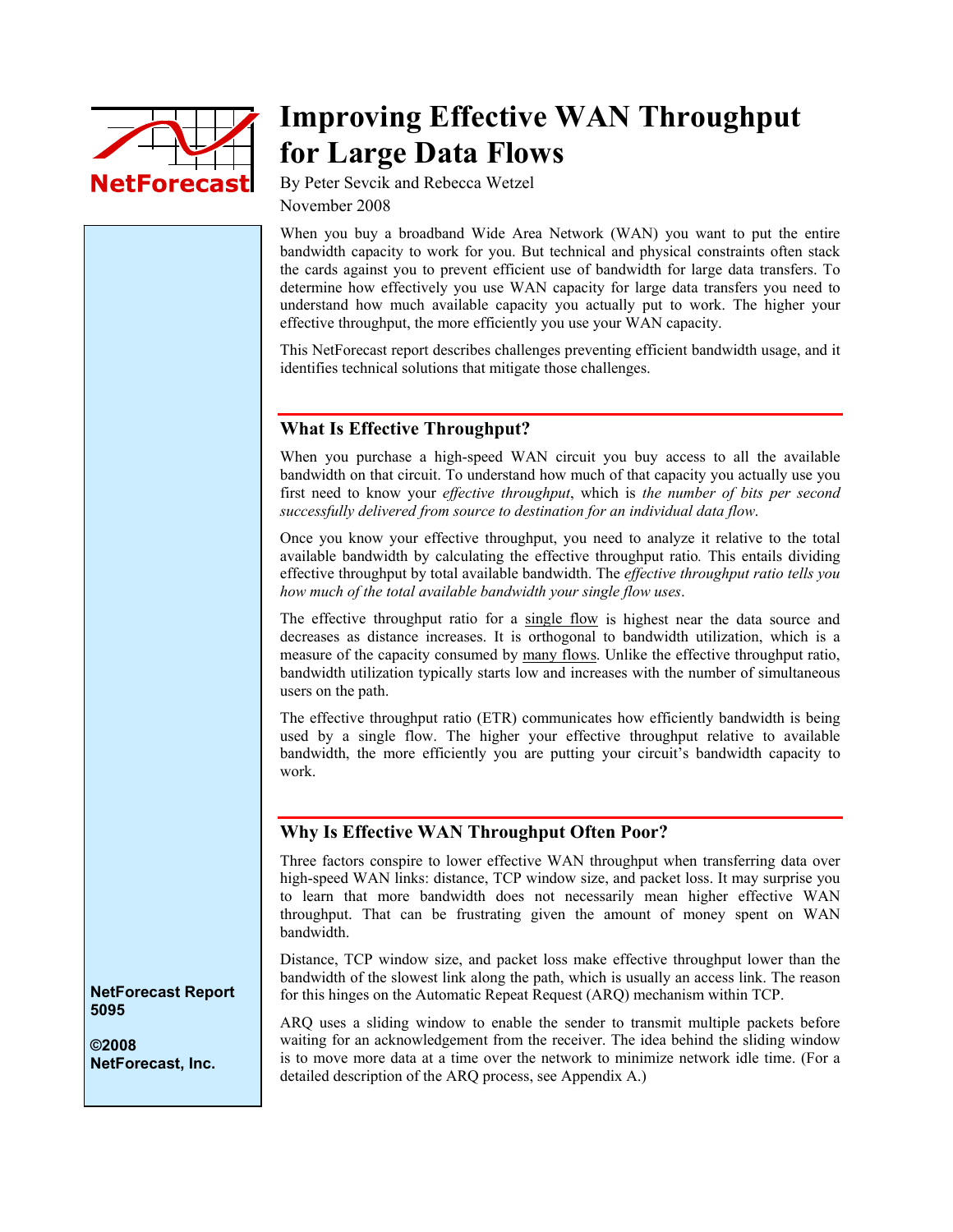The effective throughput for a single flow traversing a WAN is calculated using the following formula:

$$
ET = min \left[ \left( Bmin \left( 1, \frac{8W}{BD} \right) \left( 1 - \sqrt{L} \right) \right], \left( \frac{8MSS}{D\sqrt{L}} \right) \right]
$$

Where: ET= Effective Throughput (bits/sec)  $B =$  Bandwidth (slowest link) (bits/sec)  $W = TCP$  Window size (bytes)  $D =$ Round trip delay (RTT) (sec)  $L =$  Packet loss (>0) (fraction) MSS = Maximum Segment Size (1460 bytes)

The effective throughput ratio (ETR) is then calculated as follows:

$$
ETR = \frac{ET}{B}
$$

Where: ETR = Effective Throughput Ration (fraction)  $ET = Effective Throughout (bits/sec)$  $B =$  Bandwidth (slowest link) (bits/sec)

## *Bandwidth*

The bandwidth value in the effective throughput formula is for the slowest access line or trunk circuit along the network path. This value typically maps to the bits per second of a T1, MPLS, DS3, OC3, GigE link, etc.

## *Delay*

Round trip time (also known as delay) can have a tremendous range. This is because round trip is distance related, and WAN distances can sometimes be as great as 18,000 miles—two thirds of the way around the world. We model delay (time) as a function of the distance between the two TCP endpoints and show it as distance (miles) in this report.

# *TCP Window Size*

The TCP window size range in most operating systems is 8K to 64K bytes, and most corporate servers support 64KB. The maximum window size in the original TCP protocol specification is 65,535 Bytes—a number set in the 1970s when T1 circuits were the fastest available option. However, RFC 1323 describes a method for supporting larger receive window sizes by allowing TCP to negotiate a scaling factor to achieve a window size of up to 1GB.

While the commonly used 64KB TCP window size works well to synchronize data transmission with T1 pipe capacity and feed data into the circuit with negligible idle time waiting for an ACK to return, it does not work well for higher capacity WAN connections. As circuit capacity increases, the time it takes to transmit the return ACK becomes increasingly important because the circuit remains idle while the source TCP implementation waits for the ACK before it can send more data.

A faster circuit puts a window's worth of data in flight faster and then must wait before sending more, so the percentage of idle time increases compared to a slower circuit. The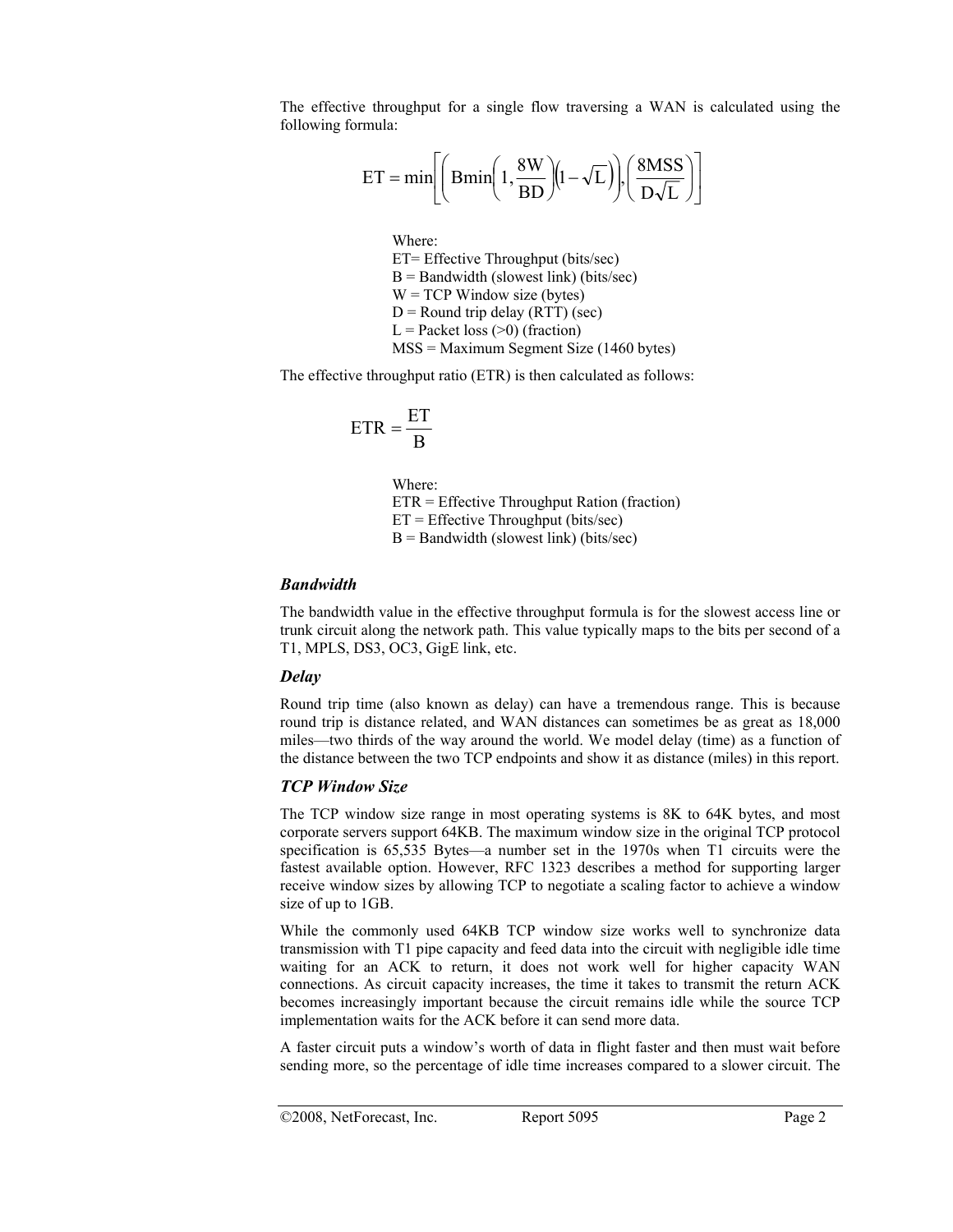larger the circuit, the more dramatically the ACK wait time lowers WAN effectiveness because no data can be transmitted while both the data and the ACK are in flight.

We modeled the effect of this window size/data synchronization problem and plotted the results in Figure 2. Given a 64KB TCP window size, you can see that a very large file transfer happens extremely efficiently across a 1.5Mbps T1 connection. But as circuit speeds increase to 10 Mbps through to 1,000Mbps, the effective throughput ratio degrades dramatically. The effective throughput ratio for a 1,000Mbps circuit even after a few hops across a campus is a mere 0.5—and it plunges to almost zero 1,000 miles away from the data center.

Figure 1 shows that if a constraining circuit is less than 1Mbps, upgrading to a T1 circuit will not harm your effective throughput ratio. But upgrading from a T1 to a higherbandwidth circuit will degrade your effective throughput ratio substantially as you move further from the data source—and the more bandwidth you add to the circuit, the worse your effective throughput ratio will be.



**Figure 1 – Effective Throughput Ratios for One Flow - 64KB TCP Window** 

#### *Packet Loss*

Packet loss is cumulative as the data traverses multiple hops. Packet loss in private networks or top-tier ISPs generally falls between 0.1 and 1 percent. In parts of the developing world, however, packet loss is often 2 to 4 percent, and on highly congested links packet loss of 3 to 5 percent is not unusual.

Packet loss degrades effective throughput—and the greater the packet loss, the worse the degradation. Figure 2 shows how packet loss impairs the effective throughput ratio for the 45Mbps circuit shown on the previous chart (see the green line in Figure 1). Given 0.1 percent packet loss, a user 100 miles from the server would experience an effective throughput ratio decline of only 0.03 to 0.97. But when packet loss reaches 1 percent, the effective throughput ratio for the same user dives to an intolerable 0.32, and it declines to 0.18 when packet loss reaches 3 percent.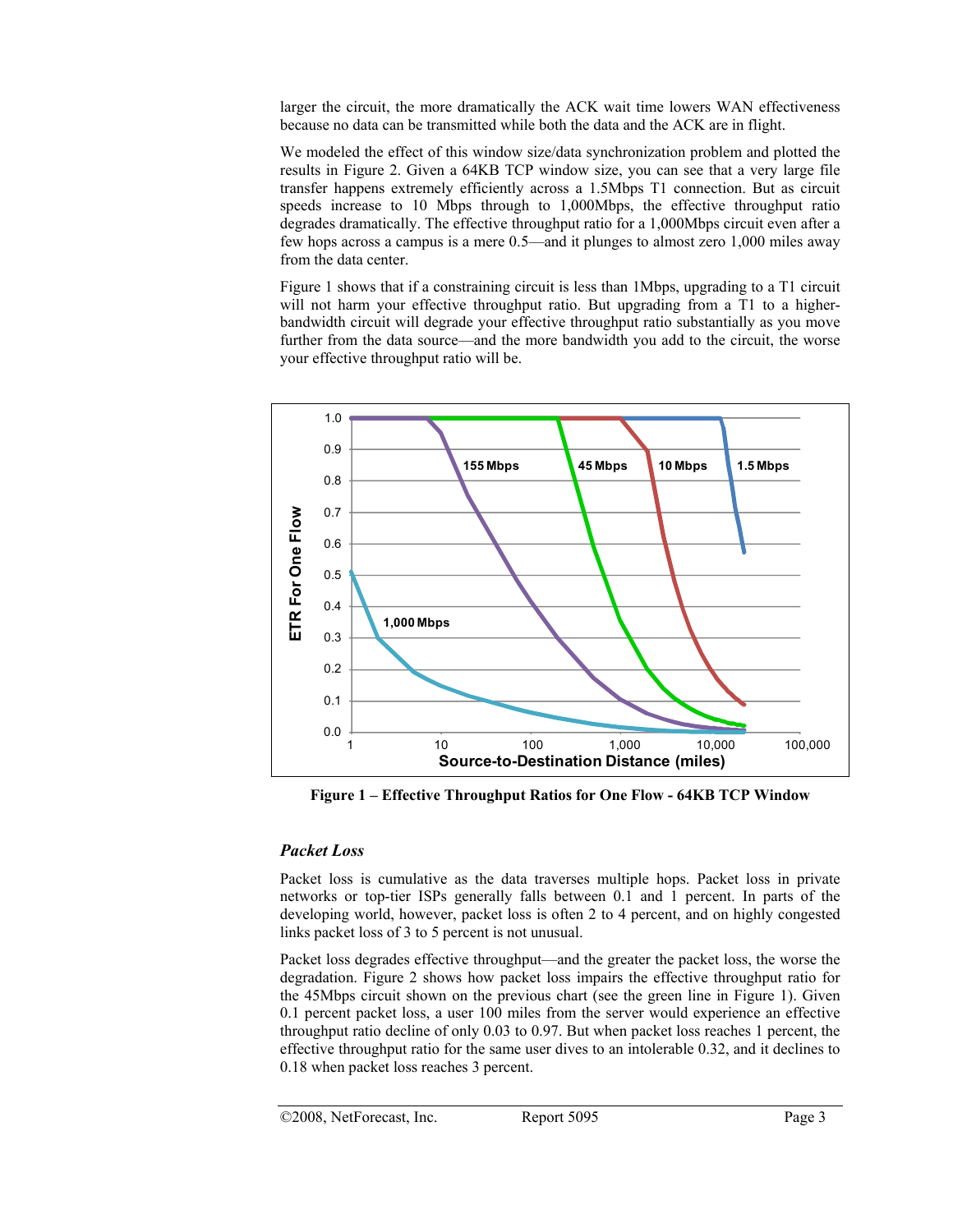The same loss-induced degradation pattern also applies to the other line rates. Note that even without loss the 1Gbps circuit has a very poor effective throughput profile, and the slightest packet loss renders 1Gbps and other high bit rate circuits essentially useless.



**Figure 2 – Effective Throughput Ratios for One Flow with Packet Loss** 

# **How to Improve Effective Throughput**

Although window size and packet loss prevent efficient bandwidth usage for large file transfers over broadband circuits, the good news is there are ways to mitigate both problems. As figure 4 shows, you can apply TCP optimization to increase window size, and you can use Forward Error Correction (FEC) and Packet Order Correction (POC) to lower packet loss. Here's how these performance-enhancing techniques work to improve effective throughput.



**Figure 3 – Mechanisms for Improving Effective Throughput**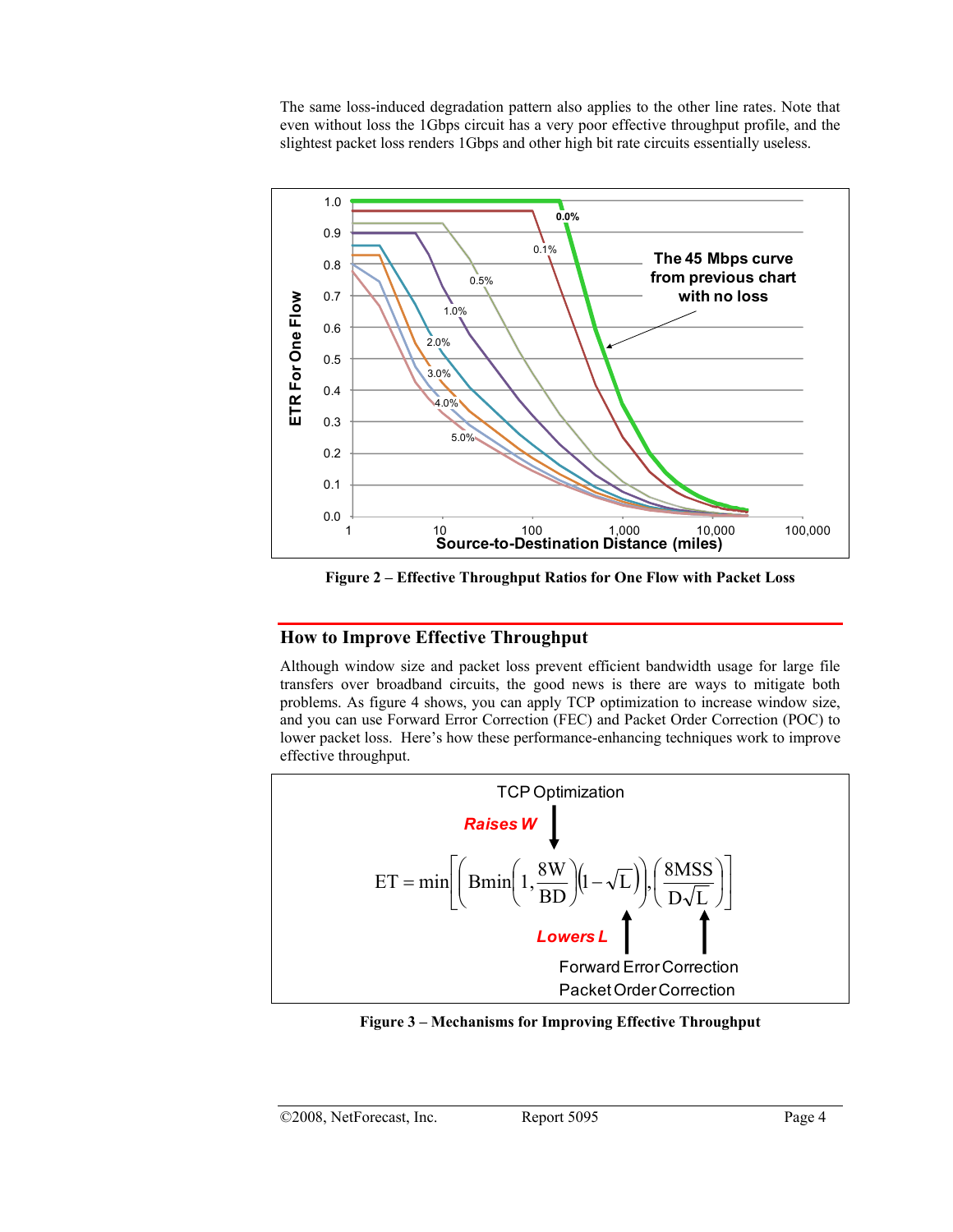### *TCP Optimization*

TCP Optimization can include a variety of actions such as sending pre-emptive data receipt acknowledgements that maintain high throughput to speed data from the source, and ramping up the TCP transmission rate more quickly by bypassing TCP's 'slow start' function. TCP optimization also uses a selective acknowledgement (SACK) feature that retransmits only bytes lost rather than returning to the last continuously received data, and it increases TCP window size, which puts more data in flight on long latency paths.

Figure 4 shows how performance curves improve when TCP window size is increased to 256K Bytes. When you compare the new curves to those for a 64K Byte window shown in Figure 2, you can see that effective throughput ratios increase dramatically.



**Figure 4 – Effective Throughput Ratios after Applying TCP Optimization**

Figure 5 illustrates that a user located 2,000 miles from the server and connected via a 45Mbps circuit will experience a four times better effective throughput ratio with TCP optimization in place. Even a user located five miles from the server and connected via a 1,000 Mbps circuit will experience a four times better throughput ratio using TCP optimization. The four times improvement continues as distances increase from these examples.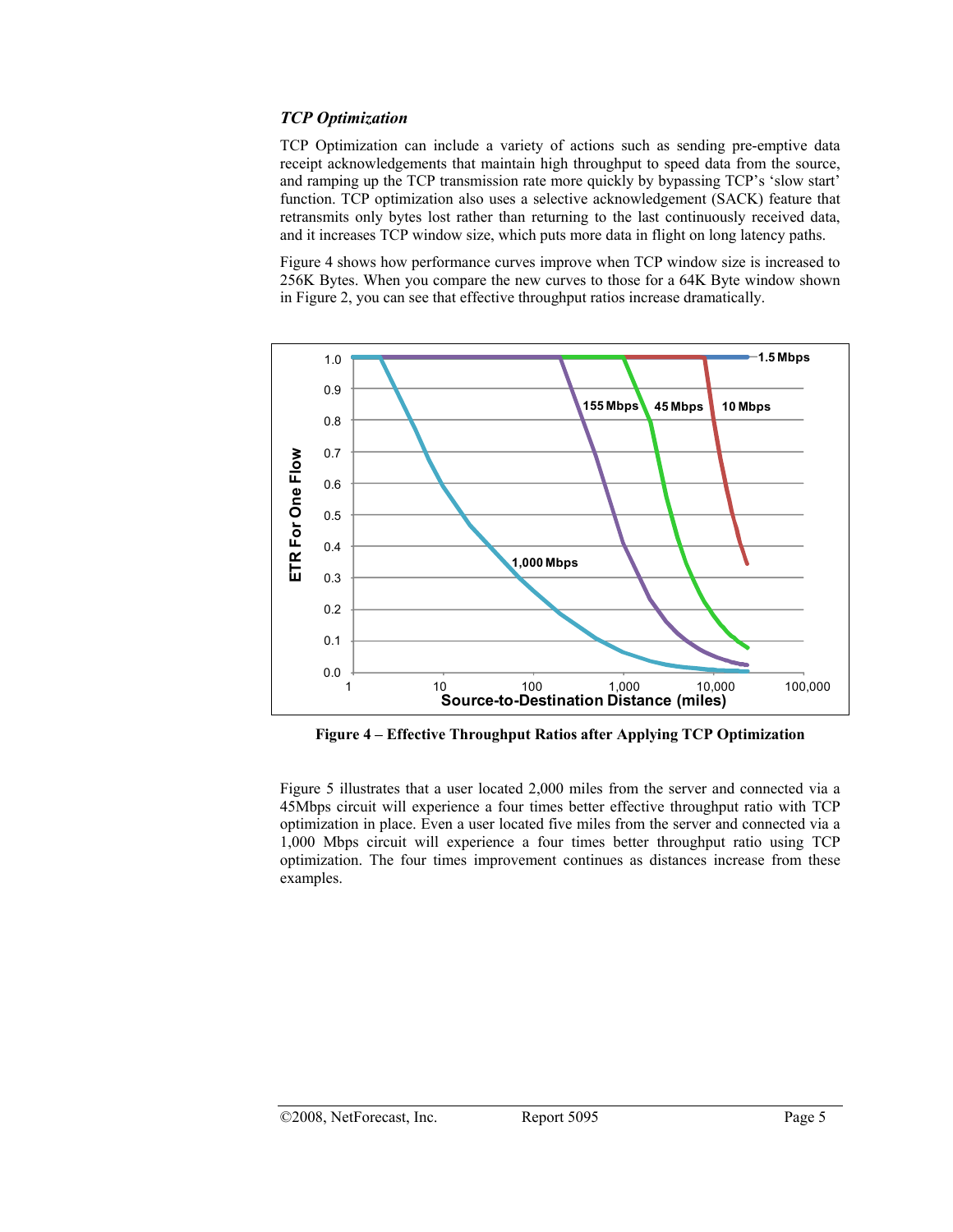

impressive, a performance "improvement" of 10x or even 100x has limited realworld value. A 10x improvement really means that  $10$  is now  $1$ —a difference of 9. So the improvement is 9 divided by 10, which is 0.90 or 90%.

As a buyer, it is useful to know that a range of big "X" claims are actually very close in true performance. For example, the difference between a 100x and a 10x claim may sound huge, but your users are unlikely to notice the actual performance difference between 99% and 90%. And any claim greater than 100x applies to the last 1% of capacity before the effective throughput ratio reaches full bandwidth capacity. How much are you willing to pay for that?



**Figure 5 – Before and After TCP Optimization** 

## *Forward Error Correction and Packet Order Correction*

Forward error correction fixes errors in real time as data is received, avoiding the need to retransmit data when packets are lost. Although forward error correction adds overhead, the benefits make the tradeoff acceptable for underutilized high-capacity WAN links. Some WAN optimization solutions minimize overhead by dynamically matching forward error correction levels to loss levels.

Despite carrier assurances, MPLS and IP VPN links are not immune to packet loss. Carriers' QoS techniques often start dropping packets at 80 percent bandwidth utilization. Furthermore, other QoS mechanisms may prioritize traffic flows higher than the large file transfer.

MPLS and IP VPN environments also routinely suffer from out-of-order packet delivery. TCP identifies more than three packets received out of order as packet loss and calls for packet retransmissions and smaller TCP window size. This response can be particularly vexing when trying to keep many bytes in flight using a large window size. Packet order correction properly sequences out-of-order packets on the fly, thus avoiding retransmissions.

Mitigating loss using forward error and packet order correction techniques shifts effective throughput ratio curves toward the 'no loss' curve. As our model illustrates (see Figure 6), improving loss from 2 percent to 0.1 percent results in a 4x improvement for a user at 200 miles from the server.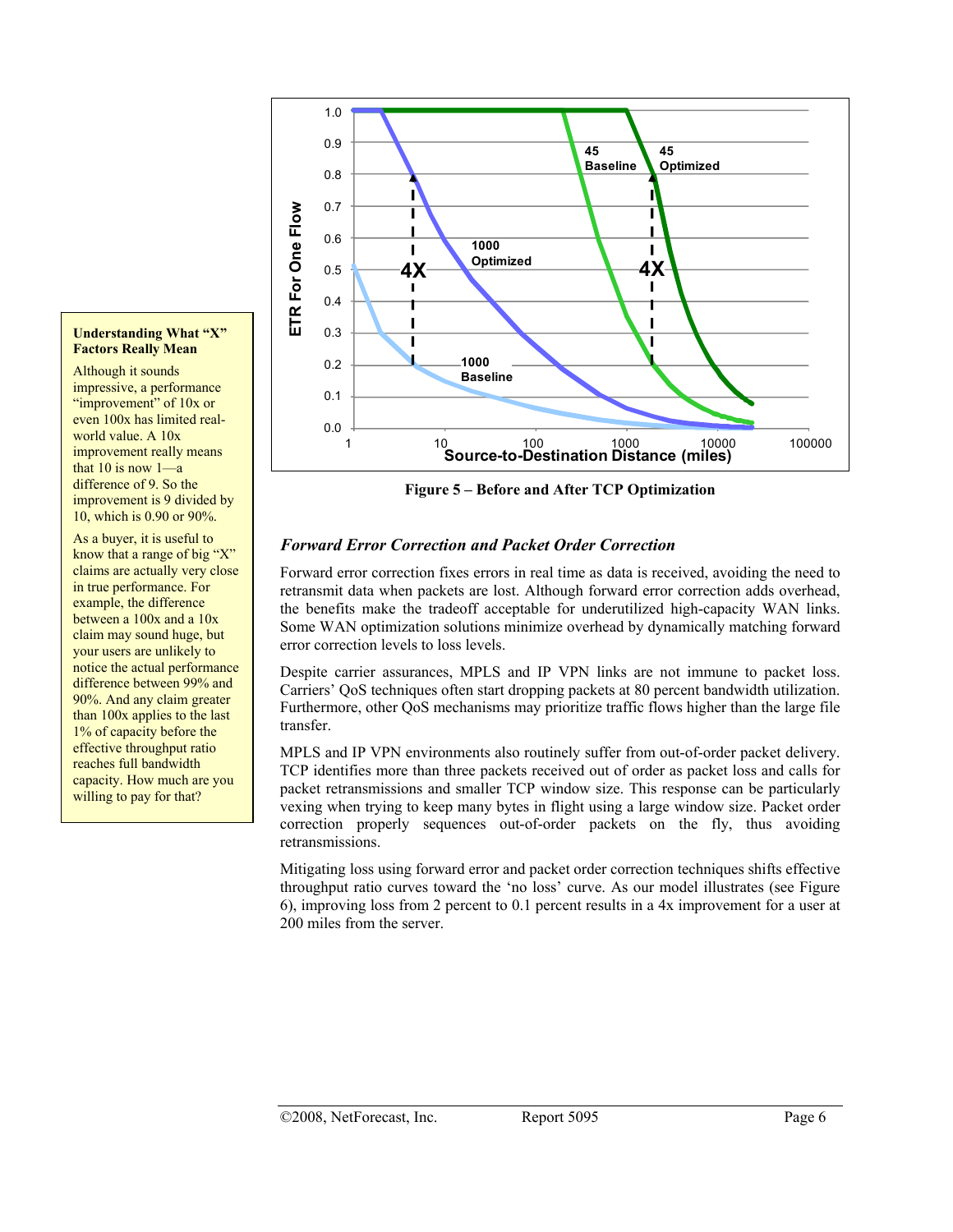

**Figure 7 – Reducing Loss Shifts Effective Throughput Ratios Up (45 Mbps)** 

## **Conclusions**

If efficiently transferring large amounts of data over high-capacity WANs is important to your business, chances are that you are not getting the effective throughput you need, and upgrading your bandwidth will not help. Instead, you need WAN optimization solutions that address the problems that degrade effective throughput. These include TCP acceleration to maximize TCP window size, forward error correction to address packet loss, and packet order correction to fix out-of-order packets.

According to NetForecast's research, WAN optimization improves effective throughput ratios by 5x to 10x on average, with peaks as high as 50x. For this reason we suggest you seriously consider WAN optimization solutions in high-speed WANs.